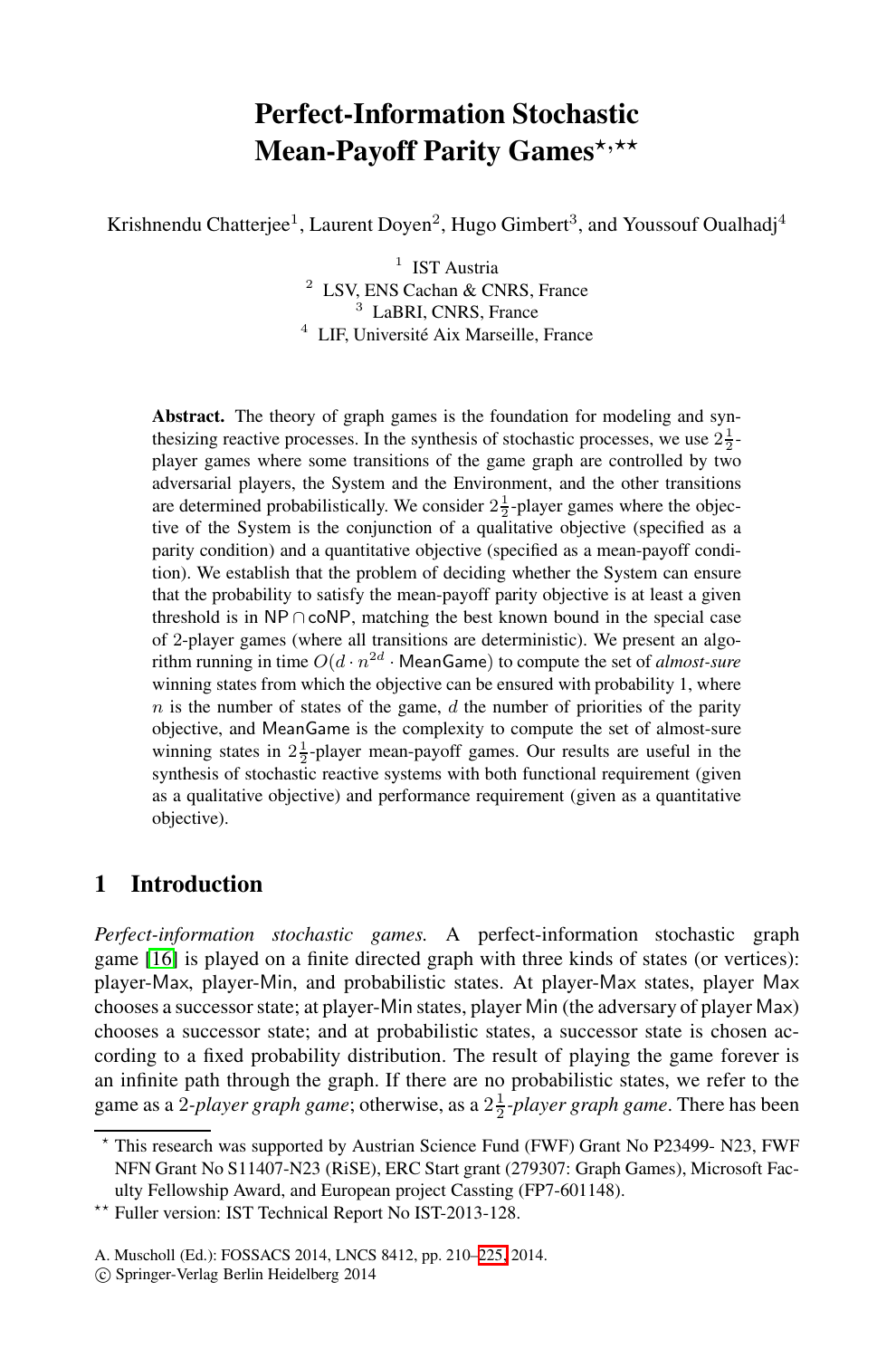a long history of using 2-player graph games for modeling and synthesizing reactive processes [7,23,26]: a reactive system and its environment represent the two players, whose states and transitions are specified by the states and edges of a game graph. Consequently,  $2\frac{1}{2}$ -player graph games provide the theoretical foundation for modeling and synthesizing processes that are both reactive and stoc[hast](#page-15-1)ic [17,25]. They subsume both 2-player games which have no probabilistic states, and Markov decision processes (MDPs) which have no player-Min states.

*Qualitative and quantitative objectives.* In the analysis of r[eac](#page-14-0)[tive](#page-15-2) systems, the goal is specified as a set of desired paths (such as  $\omega$ -regular specifications), or as a quantitative optimization objective for a payoff function on the paths. In verification and synthesis of reactive systems all commonly used properties are expressed as  $\omega$ -regular objectives, and parity objectives are a canonical way to express  $\omega$ -regular objectives [27]. In a parity objective, an integer priority is assigned to every state, and a path satisfies the objective for player Max if the maximum priority visited infinitely often is even. The most classical example of quantitative objective is the mean-payoff objective [17,24], where a r[e](#page-14-1)[war](#page-14-2)[d](#page-14-3) [is](#page-14-4) associated with every state and the payoff of a path is the long-run average of the rewards of the path. While traditionally the verification and the synthesis problems were considered with qualitative objectives, recently combinations of qualitative and quantitative objectives have received a lot of attention. Qualitative objectives such as  $\omega$ -regular objectives specify the functional requirements of reactive systems, whereas the quantitative objectives specify resource consumption requirements (such as for embedded systems or power-limited systems). Combi[nin](#page-14-5)g quantitative and qualitative objectives is crucial in the design of reactive systems with both resource constraints and functional requirements [9,14,5,3]. For example, mean-payoff parity objectives are relevant in synthesis of optimal performance lock-synchronization for concurrent programs [8], where one player is the synchronizer, the opponent is the environment, and the randomization arises due to the randomized scheduler; the performance objective is specified as mean-payoff condition and the functional requirement (e.g., data-race freedom or liveness) as an  $\omega$ -regular objective. Mean-payoff parity objectives have also been used in other applications such as to define permissivity for parity games [6]. Thus  $2\frac{1}{2}$ -player mean-payoff parity games provide the theoretical foundation for analysis of stochastic reactive systems with functional as well as performance requirements.

*Al[gori](#page-15-3)[thm](#page-15-4)[ic q](#page-14-6)uestions in*  $2\frac{1}{2}$ -player games. The study of  $2\frac{1}{2}$ -player games has a wealth of algorithmic problems. For example, given a  $2\frac{1}{2}$ -player game with reachability objective (where the goal is to reach a target set of states), whether the player Max can ensure the objective with probability at least  $\frac{1}{2}$  (called the value-strategy problem) is in NP ∩coNP [16]. This is one of the rare combinatorial problems that belong to NP ∩coNP, but are not known to be solvable in polynomial time. It is a major and long-standing open question whether the problem can be solved in polynomial time. Moreover, 2-player games with mean-payoff (resp. parity) objectives lies in NP∩coNP (even in UP ∩coUP) [21,29,20], and again no polynomial time algorithm is known. Both 2-player parity games and 2-player mean-payoff games admit a polynomial reduction to the value-strategy problem of  $2\frac{1}{2}$ -player reachability games. The value-strategy problem for  $2\frac{1}{2}$ -player mean-payoff (resp. parity) games also lie in NP ∩ coNP: the key property to show that the problem is in NP∩coNP for mean-payoff (resp. parity) games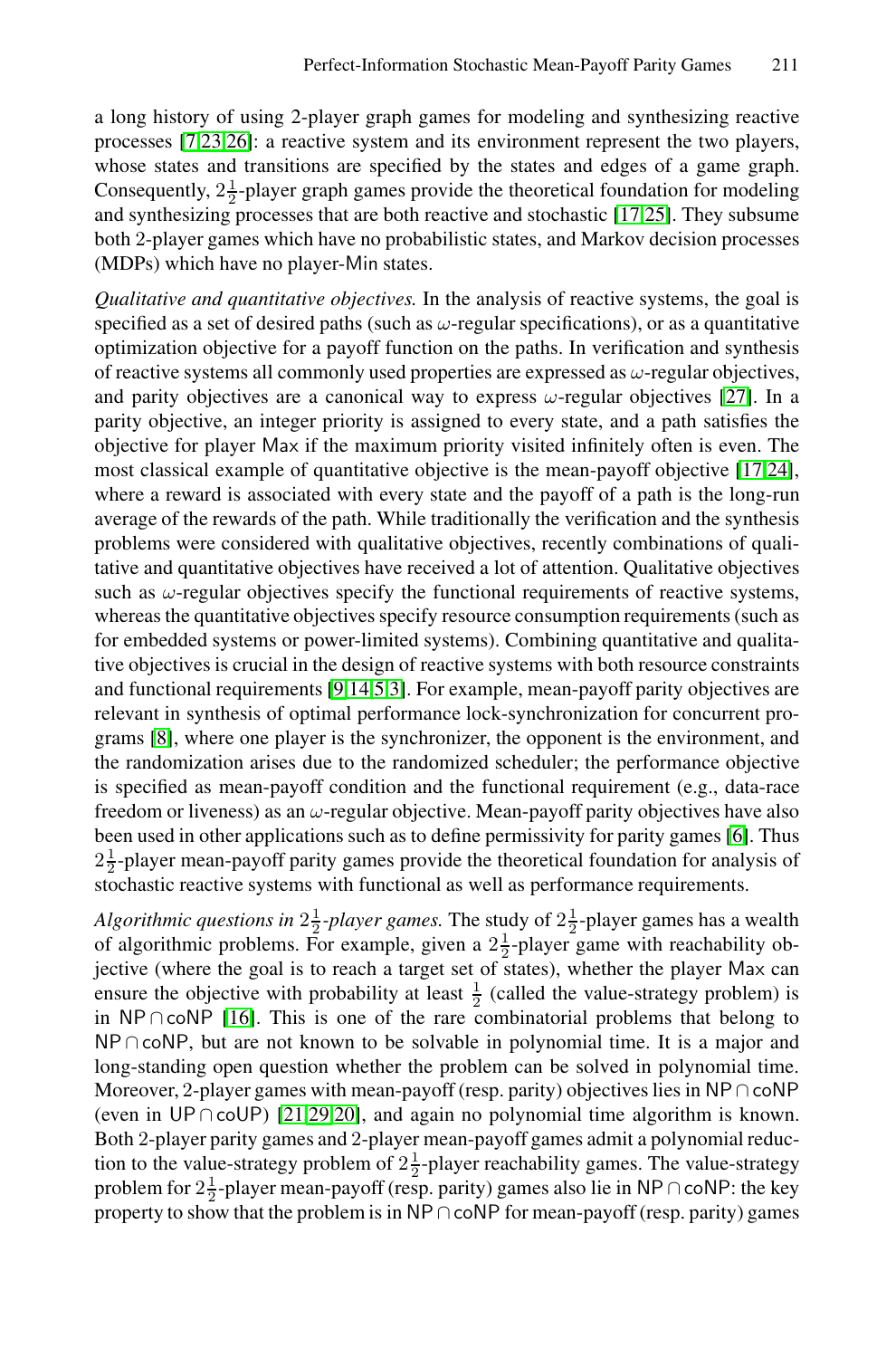is to show that it is sufficient to consider positional strategies (that are independent of the past history and depend only on the current state), see [22] for mean-payoff and [15] for parity objectives. In this work we consider  $2\frac{1}{2}$ -player games with conjunction of mean-payoff and parity objectives for player Max. The study of  $2\frac{1}{2}$ -player games with conjunction of mean-payoff and parity objectives poses new algorithmic challenges as *infinite-memory* strategies are required. The key challenge is to obtain *succinct* (polynomial) witnesses for the infinite-memory strategies and their characterization to obtain complexity results matching the simpler classes of games where positional strategies suffice. Besides the complexity result, our characterization of strategies will also allow us to obtain algorithms to solve  $2\frac{1}{2}$ -player mean-payoff parity games.

*Contributions.* The details of our co[ntrib](#page-14-2)utions are as follows:

- 1. We first present polynomial witnesses for infinite-memory strategies required by player Max, and a polynomial-time verification procedure for the witnesses, thereby establishing that the value-strategy problem (of whether player Max can ensure that the probability to satisfy the objective is at least a given threshold) is in NP. The fact that player Max requires infinite-memory strategies follows from the special case of 2-player mean-payoff parity games [14].
- 2. We show that positional strategies are sufficient for player Min (note that player Max and Min are asymmetric since player Max has a conjunction of parity and mean-payoff objectives to satisfy, whereas player Min has disjunction of parity or mean-payoff objectives to falsify). From the existence of positional strategies for player Min it follows that the value-strategy problem is also in coNP. Our NP ∩coNP bound for the problem matches the special cases of 2-player meanpayoff parity games.
- 3. We present an algorithm for the computation of the almost-sure winning set (the set of states where the objective can be ensured with probability 1 by player Max) for  $2\frac{1}{2}$ -player mean-payoff parity games in time  $O(d \cdot n^{2d} \cdot \text{MeanGame})$ , where  $n$  is the n[umb](#page-14-7)er of states of the game graph, d the number of priorities of the parity objective, and MeanGame denotes the complexity to compute the almostsure winning set in  $2\frac{1}{2}$ -player mean-payoff games.

In summary, we present results that establish computational, strategy, and algorithmic complexity of solving  $2\frac{1}{2}$ -player mean-payoff parity games.

*Technical difficulty.* For 2-player games the NP∩coNP result for mean-payoff parity objectives was established in [10]: the technique relied on reduction of 2-player mean-payoff parity games to 2-player energy-parity games, and in 2-player energyparity games finite-memory strategies suffice (for details related to energy objectives see [10,12]). However the technique of reduction of mean-payoff games to energy games (even without the parity condition) for almost-sure winning does not hold in the presence of stochastic transitions because for energy conditions (which are like safety conditions) the precise probabilities do not matter, whereas they matter for mean-payoff conditions. Hence the techniques for 2-player mean-payoff parity games do not extend to  $2\frac{1}{2}$ -player games, and we need to explicitly construct succinct witness to show the NP ∩coNP result. The succinct witness construction of infinite-memory strategies in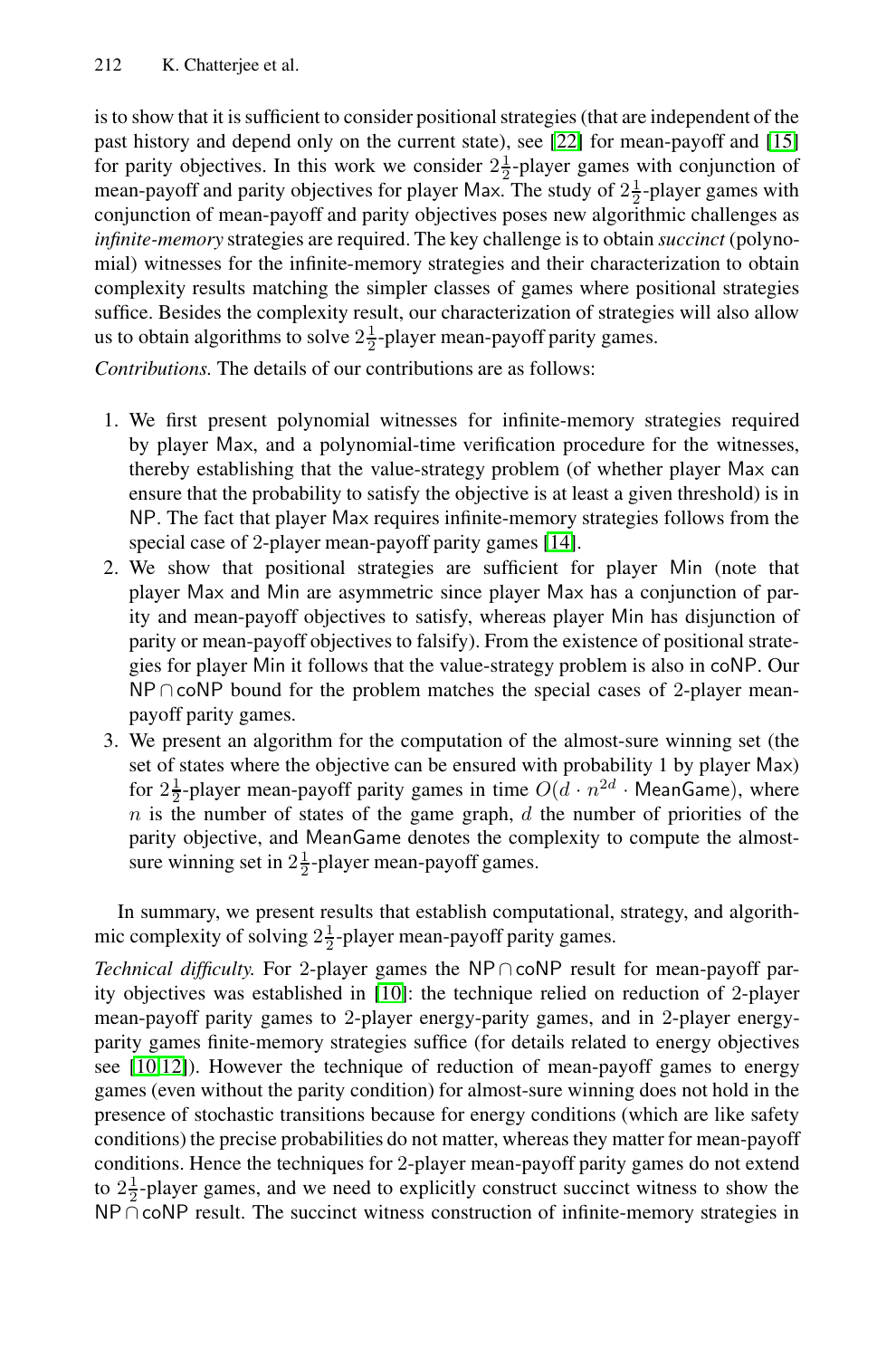the presence of adversary and stochastic transitions is the mai[n](#page-14-9) [tec](#page-14-9)hnical challenge in  $2\frac{1}{2}$ -player mean-payoff parity games.

*Related works.* The problem of 2-player mean-payoff parity games was first studied in [14]. The NP ∩coNP complexity bound was established in [10], and an improved algorithm for the problem was given in [6]. The algorithmic analysis of  $2\frac{1}{2}$ -player meanpayoff games has been studied in [1,4]: a reduction to  $2\frac{1}{2}$ -player reachability games was presented in [1], and approximation schemes were considered in [4]. The polynomial time complexity for MDPs with mean-payoff parity objectives was established in [11] and the polynomial time complexity for MDPs with positive average parity objectives was shown in [19]. The generalization to  $2\frac{1}{2}$ -player games with mean-payoff parity objectives gives rise to many delicate issues, such as dealing at the same time with infinite-memory strategies, stochastic transitions, as well as the opponent.

### **2 Definitions**

In this section we present definitions of game graphs, objectives, and the basic decision problems.

**Probability Distributions.** For a finite set S, we denote by  $\Delta(S)$  the set of all probability distributions over S, i.e., the set of functions  $p : S \rightarrow [0,1]$  such that  $\sum_{s \in S} p(s) = 1$ . For a set  $U \subseteq S$  we use the following notation:  $p(U) = \sum_{s \in U} p(s)$ .

**Stochastic Games.** A *perfect-information stochastic game graph* (for brevity, stochastic game) is a tuple  $\mathcal{G} = (S, (S_{\text{Max}}, S_{\text{Min}}), A, \delta)$ , where S is a finite set of states,  $(S_{\text{Max}}, S_{\text{Min}})$  is a partition of S such that  $S_{\text{Max}}$  is the set of states controlled by player Max and  $S_{\text{Min}}$  is the set of states controlled by player Min, A is a finite set of actions, and  $\delta$  :  $S \times A \rightarrow \Delta(S)$  is a probabilistic transition function. Stochastic games are also known as  $2\frac{1}{2}$ -player games where probabilistic states are explicitly present. In our model, the probabilistic states can be embedded in the probabilistic transition function. A *Markov decision process* (MDP) is the special case of a stochastic game where either  $S_{\text{Max}} = \emptyset$ , or  $S_{\text{Min}} = \emptyset$ . Typically in this paper, we obtain MDPs from stochastic games after fixing the action choices of one of the players.

For complexity issues, we assume that the probabilities in stochastic games are rational numbers whose numerator and denominator are encoded in binary. We denote by  $|\delta|$  the size of the encoding of the probabilistic transition function  $\delta$ .

**Subgames and Traps.** Given a stochastic game G, a set  $U \subseteq S$  of states induces a subgame if for all  $s \in U$ , there exists an action  $a_s \in A$  such that  $\delta(s, a_s)(U) = 1$ ; the induced subgame is  $G[U] = (U, (U \cap S_{\text{Max}}, U \cap S_{\text{Min}}), A, \delta')$  where, for all states  $s \in U$ and action  $a \in A$ , we have  $\delta'(s, a) = \delta(s, a)$  if  $\delta(s, a)(U) = 1$ , and  $\delta'(s, a) = \delta(s, a_s)$ otherwise. We take this definition of subgame to keep the same alphabet of actions in every state. The subgame  $G[U]$  is a *trap* for player Min in the original game G if for all  $s \in U \cap S_{\text{Min}}$  and for all  $a \in A$  we have  $\delta(s, a)(U) = 1$ . A trap for player Max is defined similarly.

**Plays and Strategies.** A *play*  $\rho = s_0 s_1 \cdots \in S^{\omega}$  is an infinite sequence of states such that for all  $i \geq 0$  there exists  $a \in A$  such that  $\delta(s_i, a)(s_{i+1}) > 0$ . A *strategy* for Max is a recipe to describe what is the next action to play; formally, it is a function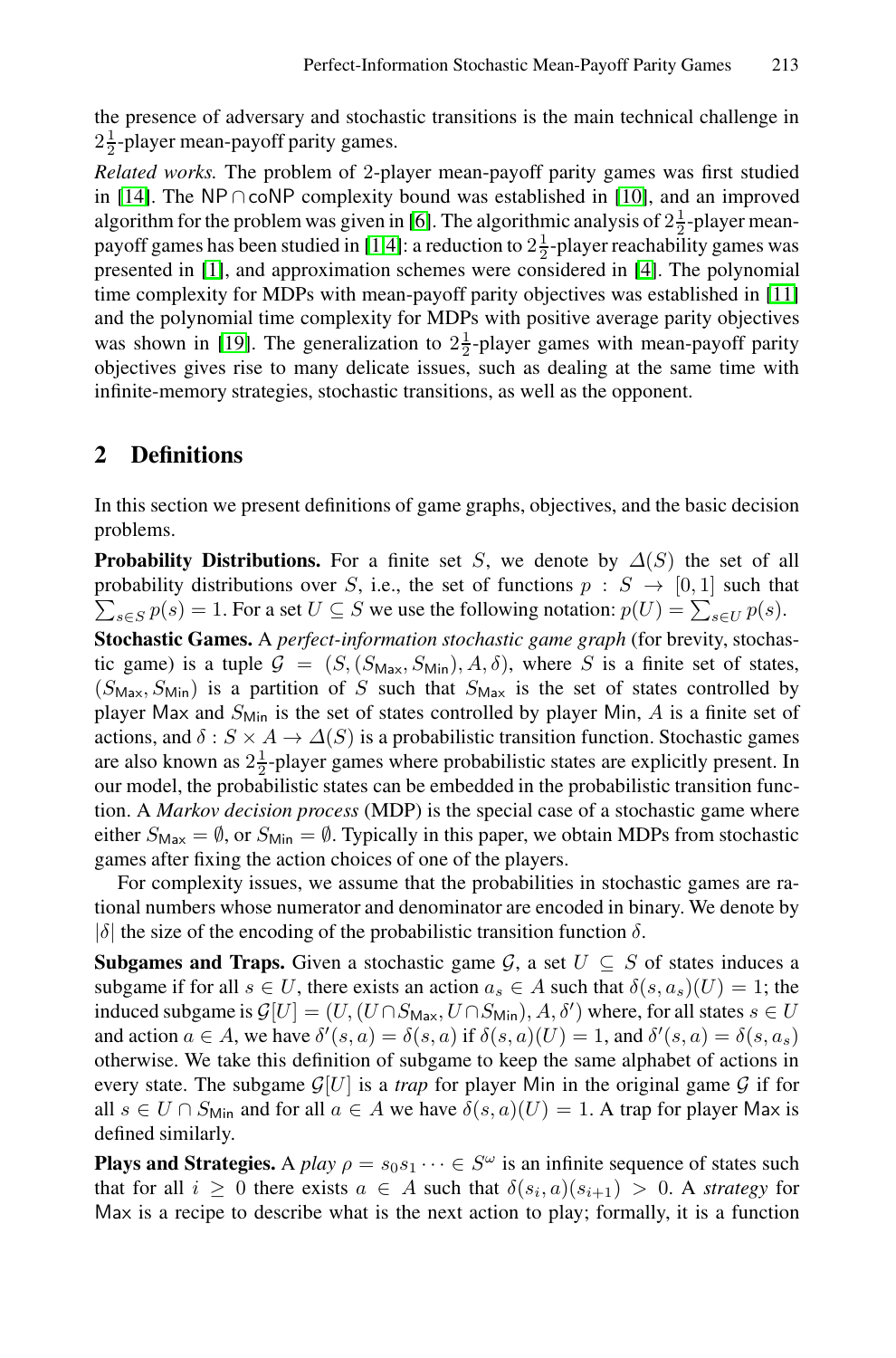$\sigma$ :  $S^*S_{\text{Max}} \to A$ . A *positional* strategy is independent of the past and depends only on the current state. We view it as a function  $\sigma : S_{\text{Max}} \to A$ .

A strategy  $\sigma$  uses *finite memory* if there exists an equivalence relation  $\sim$  on  $S^{\omega}$  of finite index, such that  $\sigma(\rho_1) = \sigma(\rho_2)$  for all plays  $\rho_1$ ,  $\rho_2$  such that  $\rho_1 \sim \rho_2$ . We define strategies, positional strategies, and finite-memory strategies analogously for Min. A strategy that is not finite-memory is refered to as an infinite-memory strategies.

**Probability Measures.** Given a finite prefix  $\rho \in S^*$  of a play, denote by  $|\rho|$  the length of  $\rho$  and by Cone( $\rho$ ) the set of plays with prefix  $\rho$ . If  $\rho \in S^+$  is nonempty, we denote by Last( $\rho$ ) the last state of  $\rho$ . Given a pair of strategies ( $\sigma$ ,  $\tau$ ) for Max and Min, and an initial state  $s$ , we first define the probability measure on cones inductively as follows: for all  $s' \in S$ , let

$$
\mathbb{P}_{s}^{\sigma,\tau}(\mathsf{Cone}(s'))=\left\{\begin{matrix}1\ \ \text{if}\ s'=s\\ 0\ \ \text{if}\ s'\neq s\end{matrix}\right.
$$

and for all  $\rho \in S^+$  (where  $S^+ = S^* \setminus {\{\epsilon\}}$  and  $\epsilon$  is the empty string), let  $\sqrt{ }$  $\overline{J}$  $\mathbb{P}_{s}^{\sigma,\tau}(\mathsf{Cone}(\rho)) \cdot \delta(\mathsf{Last}(\rho), \sigma(\rho))(s') \text{ if } \mathsf{Last}(\rho) \in S_{\mathsf{Max}}$ 

$$
\mathbb{P}_{s}^{\sigma,\tau}(\text{Cone}(\rho \cdot s')) = \begin{cases} \mathbb{P}_{s}^{\sigma,\tau}(\text{Cone}(\rho)) \cdot \delta(\text{Last}(\rho), \tau(\rho))(s') & \text{if } \text{Last}(\rho) \in S_{\text{Min}} \end{cases}
$$

By Caratheodary's extension theorem, there is a unique extension of this probability measure to  $S^{\omega}$  which is also denoted as  $\mathbb{P}_{s}^{\sigma,\tau}(\cdot)$  [2].

**Mean-Payoff Parity Objectives.** An *objective* is a measurable set  $\varphi \subseteq S^{\omega}$  of plays. Let rwd :  $S \times S \to \mathbb{Q}$  be a *reward function* defined on edges and  $\chi : S \to \mathbb{N}$  be a *priority function* defined on states. Given a set of states  $U \subseteq S$  and a priority  $d \in \mathbb{N}$ , we denote by  $U(d)$  the set  $\{s \in U \mid \chi(s) = d\}$  of states with priority d. The *mean-payoff* objective Mean  $= \left\{ s_0s_1 \cdots \in S^\omega \mid \limsup_{n \to \infty} \frac{1}{n} \cdot \sum_{i=0}^{n-1} \textsf{rwd}(s_i,s_{i+1}) \geq 0 \right\}$  requires that the long-run average of rewards be non-negative. The *parity objective*  $\text{Par} = \{s_0s_1 \cdots \in S^{\omega} \mid \limsup_{n \to \infty} \chi(s_n) \text{ is even} \}$  requires that the maximal priority visited infinitely often be even. The *mean-payoff parity objective* Mean∩Par is the conjunction of a mean-payoff objective Mean and a parity objective Par.

**Almost-Sure and Positive Winning.** We say that player Max wins almost-surely (resp., positively) from an initial state s for an objective  $\varphi$  if there exists a strategy  $\sigma$  for Max such that for every strategy  $\tau$  of player Min we have  $\mathbb{P}_{s}^{\sigma,\tau}(\varphi)=1$  (resp.,  $\mathbb{P}_{s}^{\sigma,\tau}(\varphi)>0$ ). The state s is called *almost-sure* (resp., *positive*) winning for Max. In the sequel, we say that a game  $G$  is almost-sure (resp., positive) winning, if every state in  $G$  is almost-sure (resp., positive) winning for Max. We use analogous definitions for player Min. Note that almost-sure winning for Max is the dual of positive winning for Min.

**Value-Strategy Problem and Reducti[on](#page-14-2) to Almost-Sure Winning.** Given a threshold  $\lambda$ , the *value-strategy* problem for an objective asks whether there exists a strategy for player Max to ensure against all strategies of player Min that the objective is satisfied with probability at least λ. A strategy for player Max is *optimal* if it ensures the maximal value  $\lambda$  (for stochastic mean-payoff parity games, optimal strategies are guaranteed to exist [18]). In this paper we focus on the *almost-sure winning problem*, which is to decide whether there exists an almost-sure winning strategy for player Max for a mean-payoff parity objective, that is the value-strategy problem for  $\lambda = 1$ . While for player Max infinite-memory strategies are necessary [14], we will show that for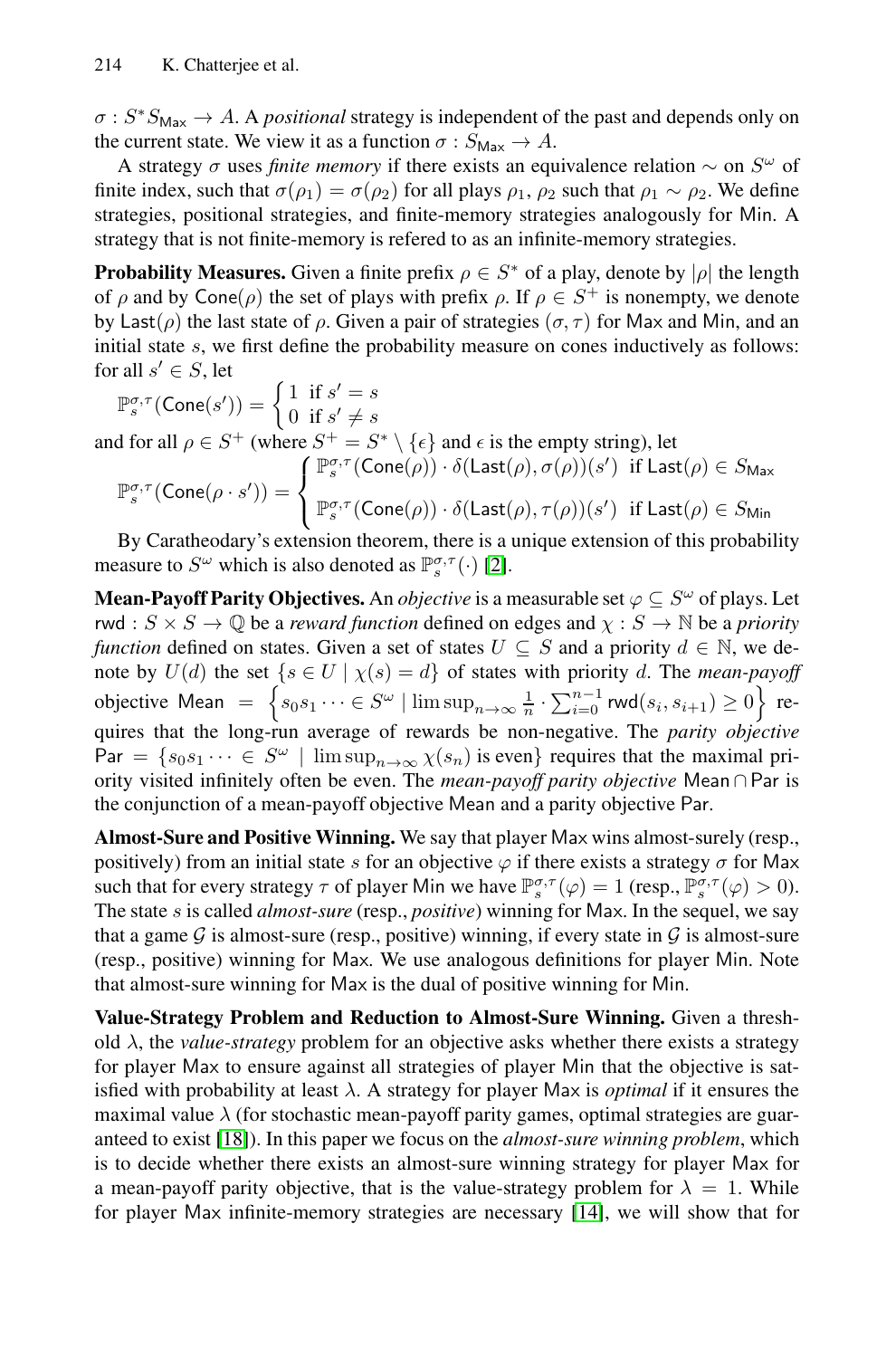<span id="page-5-0"></span>player M[in](#page-14-11) positional strategies are sufficient, and that the almost-sure winning problem is in NP∩coNP.

*Remark 1.* It follows from the results of [13, Lemma 7] and [18, Theorem 4.1] that since mean-payoff parity objectives are *tail* objectives (independent of finite prefixes), the memory requirement for optimal strategies of both players is the same as for almostsure winning strategies, and if the almost-sure winning pro[ble](#page-14-12)[m is](#page-14-11) in  $NP \cap coNP$ , then the value-strategy problem is also in NP ∩coNP. The details are as follows: The results of [13, Lemma 7] and [18, Theorem 4.1] show that for the quantitative analysis of tail objectives it suffices to guess the *value classes* (where a value class for r, with  $0 \le r \le 1$ , is the set of states with value r), almost-sure winning witness in a modified game for each value class, and then the verification problem requires the almost-sure witness verification in each value class, and verification of MDPs which is polynomial time. Since  $NP \cap coNP$  bound for the almost-sure problem imply polynomial witness and polynomial-time verification for the witness, it follows (using the results of [13,18]) that the NP ∩ coNP bound for almost-sure winning imply that there exists polynomial witness and polynomial-time verification for quantitative analysis, and thereby establish the NP ∩coNP bound. Thus from our results it will follow that the value-strategy problem is in NP∩coNP for  $2\frac{1}{2}$ -player mean-payoff parity games.

**Positive Attractors.** Given a stochastic game  $G$ , let  $U \subseteq S$  induce a subgame  $G[U]$  with probabilistic transition function  $\delta: U \times A \to \Delta(U)$ . For  $T \subseteq U$ , let  $f_T : 2^U \to 2^U$  be the operator such that for all  $Z \subseteq U$ ,

$$
f_T(Z) = T \cup \{ s \in S_{\text{Max}} \cap U \mid \exists a \in A : \delta(s, a)(Z) > 0 \} \\ \cup \{ s \in S_{\text{Min}} \cap U \mid \forall a \in A : \delta(s, a)(Z) > 0 \}.
$$

Then Attr<sub>Max</sub> $(T, \mathcal{G}[U])$  is the least fixed point of  $f_T$ , called the *positive attractor* for Max to T in  $\mathcal{G}[U]$ . It can be computed as the limit of the iteration  $(f_T^i(\emptyset))_{i\in\mathbb{N}}$ . There exists a positional strategy for Max (referred to as *positive-attractor* strategy) to ensure that from all states in Attr<sub>Max</sub> $(T, \mathcal{G}[U])$ , the set T is reached within |U| steps with positive probability. We define  $\text{Attr}_{\text{Min}}(T, \mathcal{G}[U])$  as the positive attractor for Min in an analogous way. An important property of positive attractors is that if  $X$  is a positive attractor for Max in  $G[U]$ , then  $G[U\setminus X]$  is a subgame and it is a trap for Max. Analogous statement holds for Min.

### **3 Characterization of the Almost-Sure Winning Set**

In this section we present the key lemmas that enable an inductive characterization of certificates and a polynomial-time verification procedure for the existence of almostsure winning strategies, showing that the almost-sure winning problem is in NP for stochastic games with mean-payoff parity objectives.

It follows from the results of [14] that finite-memory strategies are not sufficient for Max and infinite-memory strategies are required for almost-sure winning. We present polynomial witnesses and polynomial-time verification procedure for the infinite-memory almost-sure winning strategies. The polynomial witnesses consists of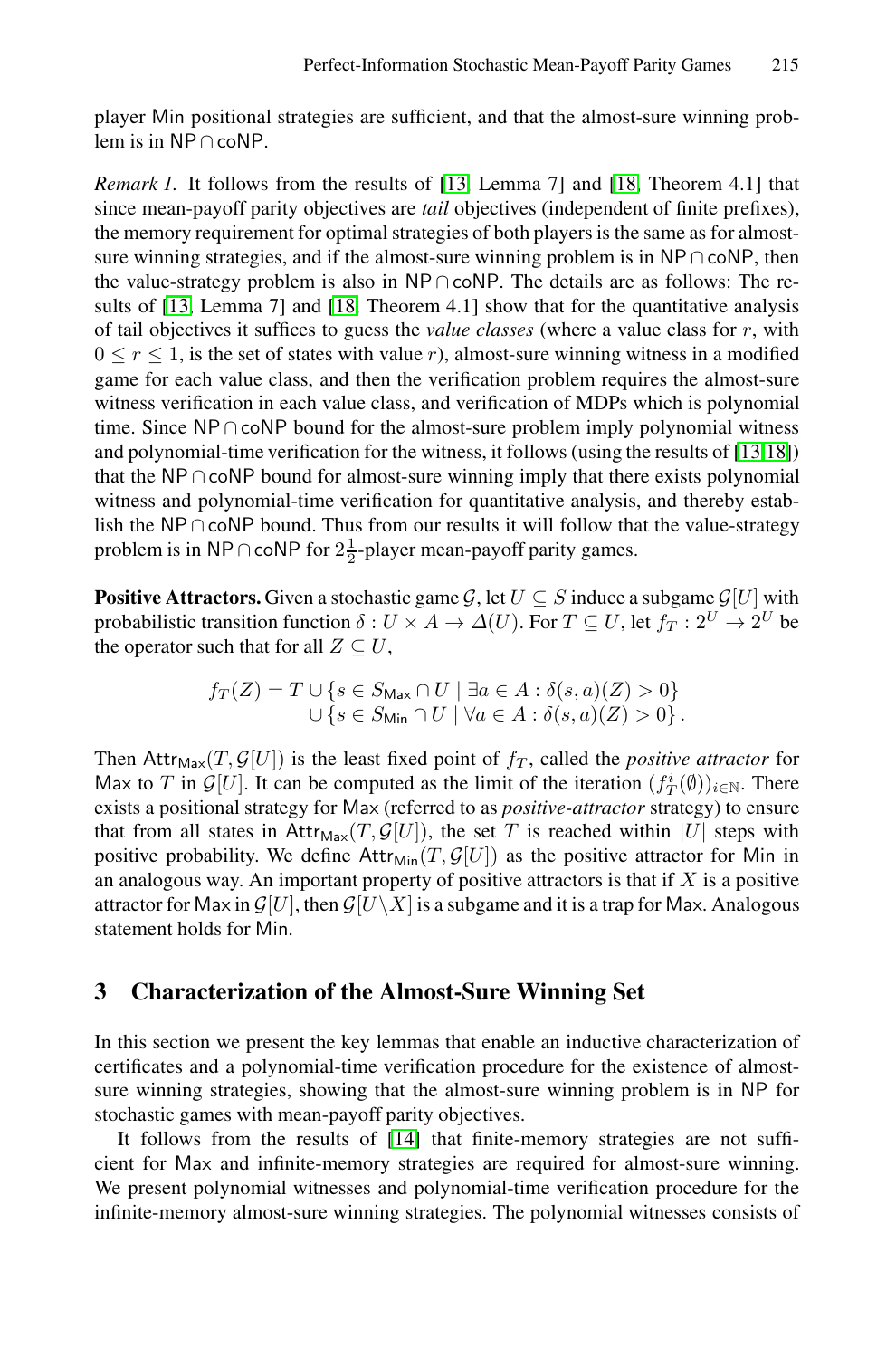<span id="page-6-0"></span>

**Fig. 1.** Stochastic game  $G$  with largest priority even

a trap  $U$  for player Min that defines a subgame where all states are almost-sure winning for player Max, together with a certificate defined as an inductive decomposition of the subgame induced by  $U$  constructed according to the parity of the largest priority  $d$  in U. If d is even we refer to the certificate as an *even certificate*, if d is odd as an odd certificate.

*Intuitive description.* To present the intuition of the (inductive) certificates, we informally ex[pla](#page-7-0)in some [ke](#page-6-0)y properties in establishing that all states in a (sub)game are almost-sure winning for Max. In figures, we denote states of player Max by circles, and states of player Min by square boxes. Probability distributions over states are shown by a diamond. We omit actions and assume that every outgoing edge from player-Max and player-Min states corresponds to a different action. Let  $\mathcal G$  be a (sub)game with state space  $S$  where all states are almost-sure winning. Then, we describe a certificate according to the parity of the largest priority  $d$  in  $\mathcal G$  as follows.

1. If d is even (see Example 1 and Fig. 1), let  $X = \text{Attr}_{\text{Max}}(S(d), \mathcal{G})$  and  $Y = S \setminus X$ . An even certificate for  $G$  ensures that (1) in  $G$  all states are almost-sure winning for the objective Mean; and (2) in  $\mathcal{G}[Y]$  all states are almost-sure winning for Max for the objective Mean  $\cap$  Par (using a certificate defined recursively in the subgame  $\mathcal{G}[Y]$ , which has at least one less priority as there is no priority-d state in Y). In other words, the even certificate consists of (i) a positional positive attractor strategy in X for the target  $S(d)$ ; (ii) a positional almost-sure winning strategy in  $G$  for the mean-payoff objective; and (iii) a certificate for  $\mathcal{G}[Y]$ . We establish that the above two conditions ensure that in  $G$  all states are almost-sure winning for Max for the objective Mean∩Par. An almost-sure winning strategy for Max is as follows: if the current state is in the subgame  $\mathcal{G}[Y]$ , then player Max ignores the history of the play up to the last state that was not in  $Y$ , and uses an almost-sure winning strategy in  $\mathcal{G}[Y]$  (such a strategy exists in  $\mathcal{G}[Y]$  by the certificate). If the opponent decides to visit the positive attractor  $X$ , then player Max switches to a (positional) positiveattractor strategy for at most |S| steps. Then, either after |S| steps or before (e.g., if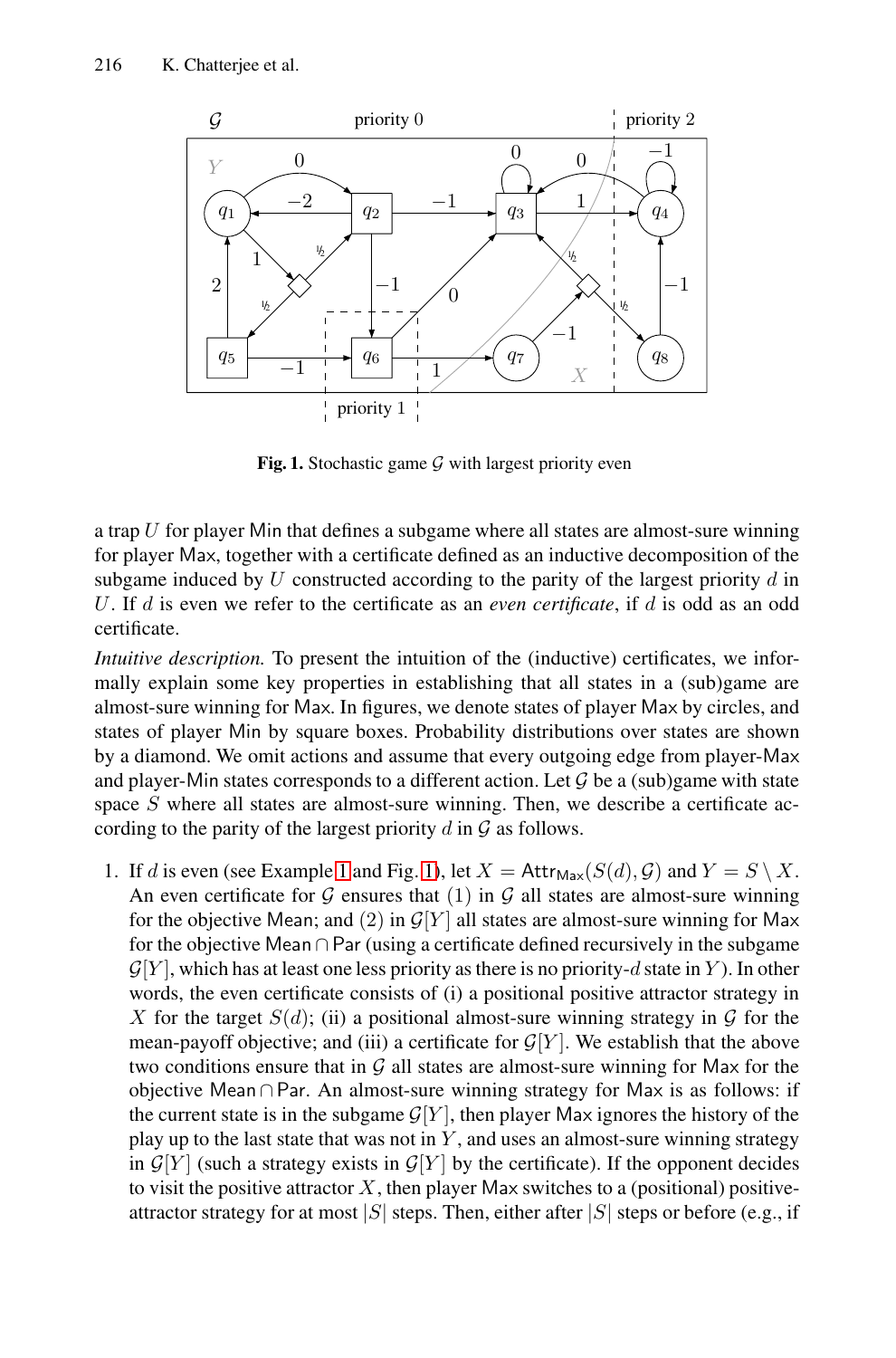<span id="page-7-1"></span>

#### Perfect-Information Stochastic Mean-Payoff Parity Games 217

**Fig. 2.** Stochastic game G with largest priority odd

<span id="page-7-0"></span>a state with priority  $d$  is reached), player Max switches to an almost-sure winning strategy for Mean and plays it for a long finite time (that increases over the play). After that, the play might be in  $Y$  or in  $X$ , and player Max restarts from scratch the same process of playing. Intuitively, if the play keeps visiting  $X$ , then with probability 1 the positive-attra[cto](#page-6-0)r strategy ensures infinitely many visits to a state with priority  $d$  (thus the parity condition is satisfied), and the almost-sure winning strategy for Mean played for increasing number of steps ensures that the meanpayoff objective is satisfied. On the other hand, if the play eventually stays in  $\mathcal{G}[Y]$ forever, then the almost-sure winning strategy in  $\mathcal{G}[Y]$  ensures the mean-payoff parity objective is satisfied with probability 1 (since the objective is independent of finite prefixes).

*Example 1.* Consider the stochastic game G in Fig. 1 where the largest priority is 2. All states are almost-sure winning for the Mean objective, and a positional strategy for player Max is as follows: for state  $q_1$  choose the edge labeled reward 1; and for state  $q_4$  choose the edge to  $q_3$ . The positive attractor for Max to the largest priority is  $X = \{q_4, q_7, q_8\}$ . In the subgame induced by  $Y = \{q_1, q_2, q_3, q_5, q_6\}$  there is one less priority, and player Min can decide to leave the subgame in states  $q_3$  and  $q_6$ . An (odd) certificate defined in the subgame  $\mathcal{G}[Y]$  witnesses that all states in  $\mathcal{G}[Y]$  are almost-sure winning for the mean-payoff parity objective. Thus the even certificate consists of the positional strategy for Mean, the positive-attractor strategy, and a certificate for  $\mathcal{G}[Y]$ .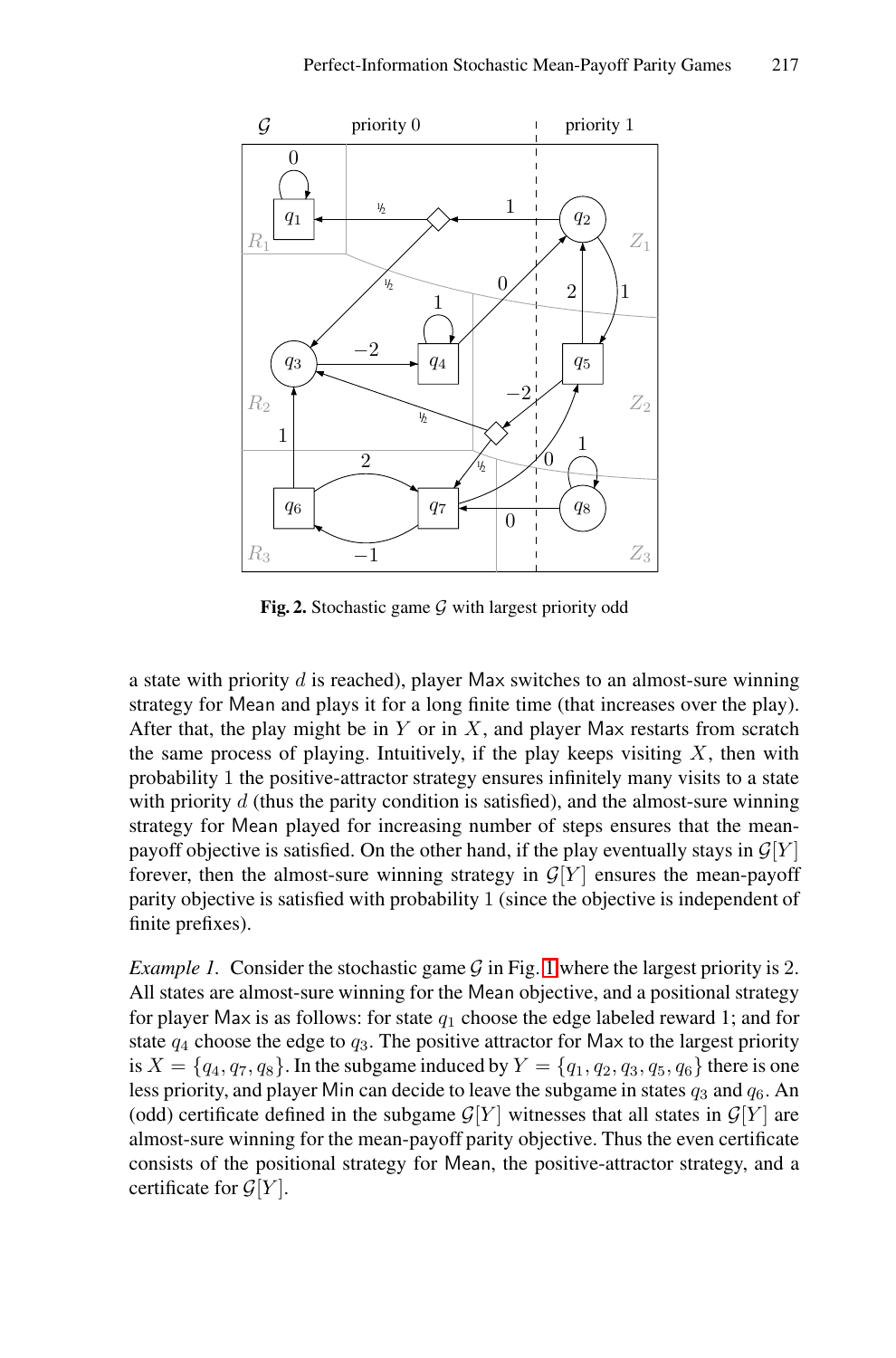2. If d is odd (see Example 2 and Fig. 2), an odd certificate is a *layer-decomposition* of the state space of G into non-empty sets  $R_1, \ldots, R_k$  and  $Z_1, \ldots, Z_k$  defined recursively as follows: (1)  $R_1 \subseteq S \setminus S(d)$  is a trap for player Min in G that contains no priority-d state, and such that all states in  $R_1$  are almost-sure winning for Max for the objective Mean ∩Par (using a certificate defined recursively in the subgame  $\mathcal{G}[R_1]$ , which has at least one less priority since priority d does not occur in  $R_1$ ), (2)  $Z_1 = \text{Attr}_{\text{Max}}(R_1, \mathcal{G})$  is the positive attractor for player Max to  $R_1$  in  $\mathcal{G}$ , and (3) the sets  $R_2$  and  $Z_2$  are defined analogously in the subgame  $\mathcal{G}[S \setminus Z_1]$ , and the sets  $R_3$  and  $Z_3$  in the subgame  $\mathcal{G}[S \setminus Z_2]$  where  $Z_2 = \text{Attr}_{\text{Max}}(R_2, \mathcal{G}[S \setminus Z_1])$ , and so on to obtain the layer-decomposition of  $G$ . Such a decomposition must cover the state space, and thus the sets  $Z_1, \ldots, Z_k$  form a partition of S (and  $k \leq |S|$ ). An almost-sure winning strategy for player Max is as follows: if the current state is in a subgame  $R_i$ , then player Max i[gno](#page-7-1)res the history of the play up to the last state that was not in  $R_i$ , and uses an almost-sure winning strategy (that exists in  $R_i$  by the certificate). If the current state is in  $Z_i \setminus R_i$ , then player Max uses the positiveattractor strategy defined in  $Z_i$ . We show that almost-surely, one of the sets  $R_i$  is never left from some point on, and then the almost-sure winning strategy in  $\mathcal{G}[R_i]$ ensures that the mean-payoff parity objective is satisfied with probability 1 (since the objective is independent of finite prefixes).

<span id="page-8-1"></span><span id="page-8-0"></span>*Example 2.* Consider the stochastic game  $G$  in Fig. 2 where the largest priority is 1. A layer-decomposition is shown where  $R_1 = \{q_1\}$  is a trap of almost-sure winning states for Max, and  $Z_1 = \{q_1, q_2\}$  is the positive attractor to  $R_1$ . In the subgame  $G[S \setminus Z_1]$ , there is no edge from  $q_4$  to  $q_2$ , and it follows that the states in  $R_2 = \{q_3, q_4\}$  form a trap of almost-sure winning states in this subgame, and the positive attractor to  $R_2$  is  $Z_2 = R_2 \cup \{q_5\}$ . The last layer consists of  $R_3 = \{q_6, q_7\}$ and  $Z_3 = R_3 \cup \{q_8\}$ . As this layer-decomposition covers the state space of  $\mathcal{G}$ , it gives an odd certificate for player Max.

Given the basic intuitions, we now present the formal proofs. We start with a basic lemma, and then consider the two cases when the largest priority is even or odd.

**Lemma 1.** *Let* <sup>G</sup> *be a stochastic mean-payoff game with state space* <sup>S</sup> *where all states are almost-sure winning for the mean-payoff objective* Mean*. Then there exists a positional strategy* σ *for player* Max *such that against all strategies* τ *for* Min*, for all*  $s \in S$  *and for all*  $\epsilon > 0$ *, there exists*  $k_{\epsilon}$  *such that for all*  $k \geq k_{\epsilon}$  *we have*  $\mathbb{P}_{s}^{\sigma,\tau}\left(\left\{s_0s_1\ldots \in S^\omega\mid \sum_{i=0}^{k-1}\frac{1}{k}\cdot \mathsf{rwd}(s_i,s_{i+1})\geq -\epsilon \right\}\right)\geq 1-\epsilon.$ 

**Lemma 2.** *Let* <sup>G</sup> *be a stochastic mean-payoff parity game with state space* <sup>S</sup> *and such that the largest priority* d in G is even. Let  $X = \text{Attr}_{\text{Max}}(S(d), \mathcal{G})$  and  $Y = S \setminus X$ . *All states in* G *are almost-sure winning for player* Max *with the mean-payoff parity objective* Mean∩Par *if and only if:*

- *1. all states in* G *are almost-sure winning for the mean-payoff objective* Mean *for* Max*, and*
- *2. all states in*  $\mathcal{G}[Y]$  *are almost-sure winning for the mean-payoff parity objective* Mean∩Par *for* Max*.*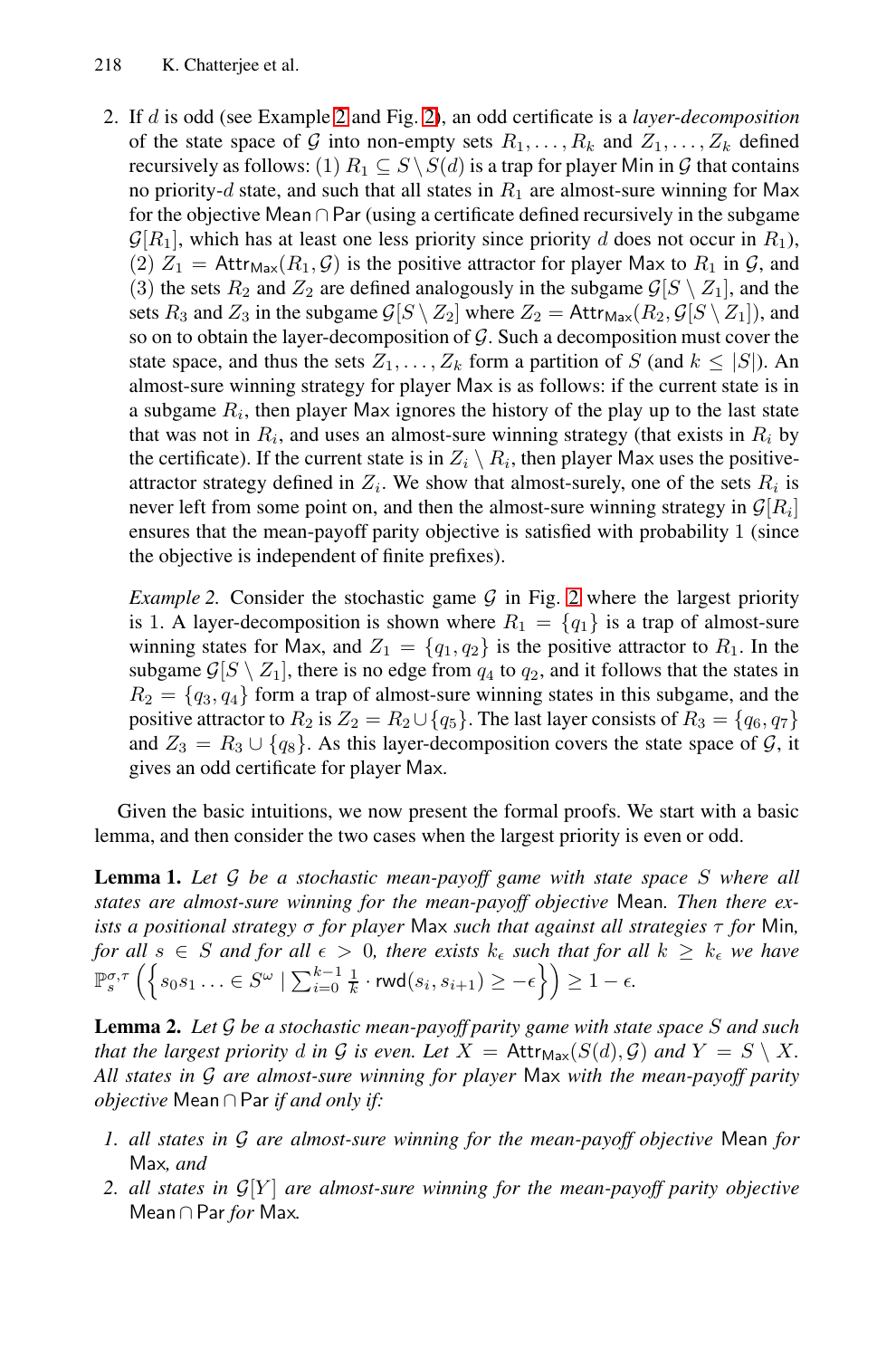*Proof.* Let  $G$  satisfy the conditions of the lemma. We first show that all states in  $G$ are almost-sure winning for Max for the objective Mean∩Par. Let  $\sigma_{\text{Sub}}$  be an almostsure winning strategy for Mean∩Par in the subgame  $\mathcal{G}[Y]$  induced by Y, let  $\sigma_{\text{Attr}}$  be a positional positive-attractor strategy to  $S(d)$  in  $G$ , and let  $\sigma_{Mean}$  be an almost-sure winning strategy for Mean in G. Let  $W = \max_{s,s' \in S} | \text{rwd}(s, s') |$  be the largest absolute reward and for every  $j > 0$ , let  $\epsilon_j = \frac{1}{j}$  and let  $K_j = \max\left\{k_{\epsilon_j}, j^2 \cdot W\right\}$  where  $k_{\epsilon_j}$  is defined in Lemma 1.

The strategy  $\sigma$  that Max uses is played in *rounds* numbered 1, 2,  $\dots$ , and at round i, the strategy  $\sigma$  is defined as follows:

- **Phase 1:** (Mean-payoff phase). Let j be the length of the current play prefix until the end of phase 3 of round  $i - 1$ ; then play according to the positional strategy  $\sigma_{\text{Mean}}$ for  $K_i$  steps. Switch to Phase 2.
- **Phase 2:** (Subgame phase). While the current play  $\rho$  is in Y, let  $\rho'$  be the suffix of  $\rho$ obtained by ignoring the prefix of  $\rho$  up to the end of Phase 1 of the current round. Play  $\sigma_{\text{Sub}}(\rho')$ . If the play leaves Y (and thus reaches X), then switch to Phase 3.
- **Phase 3:** (Attractor phase). Play  $\sigma_{\text{Attr}}$  for at most |S| steps, or until a state with priority  $d$  is reached, or the positive attractor  $X$  is left. Switch to Phase 1 in round  $i+1$ .

We show that  $\sigma$  is almost-sure winning for the Mean ∩Par objective. Consider the following events:

$$
A = \{s_0s_1 \cdots \mid \exists J \ge 0 \cdot \forall j \ge J : s_j \in Y\},\
$$
  

$$
B = \{s_0s_1 \cdots \mid \forall J \ge 0 \cdot \exists j \ge J : s_j \in X\}.
$$

Intuitively, A denotes that from some point on the play remains only in the subgame Y (and thus the strategy  $\sigma$  remains forever in the subgame phase), and B denotes that the set X (the positive attractor to priority d) is visited infinitely often. Let  $\tau$  be a strategy for Min, then any play consistent with  $(\sigma, \tau)$  belongs to  $A \cup B$  and since  $A \cap$  $B = \emptyset$  we have  $\mathbb{P}_{s}^{\sigma,\tau}(A \cup B) = \mathbb{P}_{s}^{\sigma,\tau}(A) + \mathbb{P}_{s}^{\sigma,\tau}(B) = 1$ . We now consider two cases to establish that  $\sigma$  is almost-sure winning.

- 1. *(Under event* A*).* Observe that both parity and mean-payoff objectives are independent of finite prefixes, and if a play belongs to A, then the finite prefix of the play after which the play only visits states in  $Y$  does not change the mean-payoff nor the parity objective. Since  $\sigma_{\text{Sub}}$  is almost-sure winning in the subgame induced by Y, it follows that for all  $s \in S$  and all strategies  $\tau$  of player Min in  $\mathcal G$  we have  $\mathbb{P}_s^{\sigma,\tau}(\mathsf{Mean} \cap \mathsf{Par} \mid A) = 1$  (if  $\mathbb{P}_s^{\sigma,\tau}(A) \neq 0$ ).
- 2. *(Under event* B*).* We now reason under the event B and show that both the parity and the mean-payoff objectives are satisfied almost-surely. We first show that the parity objective is satisfied almost-surely. Consider an arbitrary strategy  $\tau$  for player Min in G and a state  $s \in S$ .

*Parity objective almost-surely.* Given the event B, the strategy is in attractor mode infinitely often. Given the strategy is in the attractor phase, the probability to reach a priority-d state within the next  $|S|$  steps after the attractor mode starts is at least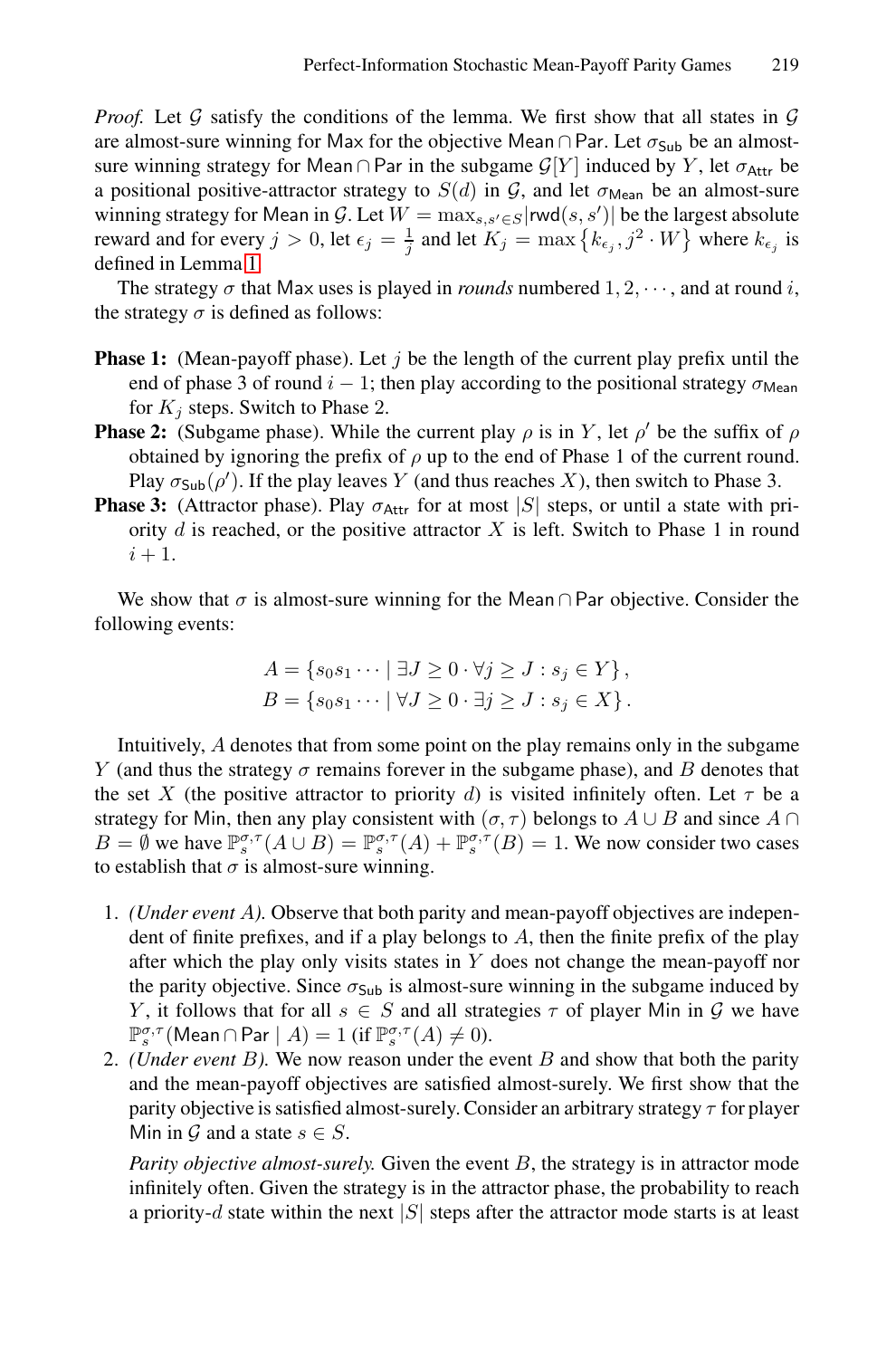$x = (p_{\min})^{|S|} > 0$ , where  $p_{\min}$  is the minimum positive transition probability (i.e.,  $p_{\min} = \min \{ \delta(s, a)(t) > 0 \mid s, t \in S, a \in A \}$ . It follows that if the strategy is switching  $k$  times to the attractor phase, then the probability not to visit the priorityd set is at most  $(1-x)^k$ . The event B ensures that the strategy is in the attractor phase infinitely often, and thus the probability that given the event  $B$  after some point a priority d state is not visited at all is  $\lim_{k\to\infty} (1-x)^k = 0$ . Hence given event  $B$ , the best even priority  $d$  is visited infinitely often almost-surely, ensuring that the parity objective is satisfied, that is for all  $s \in S$  and all strategies  $\tau$  of player Min in  $\mathcal G$  we have  $\mathbb P_s^{\sigma,\tau}(\text{Par} \mid B) = 1$  (if  $\mathbb P_s^{\sigma,\tau}(B) \neq 0$ ).

In other words, given that the positive attractor to a set  $T$  is visited infinitely often, it follows that the set T is visited infinitely often with probability 1, and we refer to thi[s p](#page-8-0)roperty as the *almost-sure positive attractor property*.

*Mean-payoff objective almost-surely.* We now prove that the mean-payoff objective is almost-surely satisfied. Given the event B, the strategy  $\sigma$  is in the mean-payoff phase infinitely often. Consider the finite prefixes of play  $\rho = s_0 \cdots s_{j+1}$  consistent with  $(\sigma, \tau)$  that are in the mean-payoff phase for the first time in the current round. Then by the definition of the strategy  $\sigma$ , every play prefix  $\rho' = \rho \cdot s_{j+1} \cdots s_{j+i}$ consistent with  $(\sigma, \tau)$  that extends  $\rho$ , for all  $0 < i \leq K_j$ , is in the mean-payoff phase. The sum of the rewards for all prefixes of length j is at least  $-j \cdot W$  and then applying Lemma 1 we have

$$
\mathbb{P}_{s}^{\sigma,\tau}\left(\left\{s_0s_1\cdots\mid \frac{1}{j+K_j}\cdot \sum_{i=0}^{j+K_j} \text{rwd}(s_i,s_{i+1})\geq -\frac{\epsilon_j\cdot K_j+j\cdot W}{j+K_j}\right\}\mid \text{Cone}(\rho)\right)\geq 1-\epsilon_j
$$

By the choice of  $K_j$  (that  $K_j \geq j^2 \cdot W$ ) and  $\epsilon_j = \frac{1}{j}$ , we have  $-\frac{\epsilon_j \cdot K_j + j \cdot W}{j + K_j} \geq$ 

 $-\frac{\epsilon_j \cdot K_j}{K_j} - \frac{j \cdot W}{j^2 \cdot W} \geq -\frac{2}{j}$ . Consider the function f that given a number  $\ell$  returns the m[axi](#page-14-10)mum number j such that  $j + K_j \leq \ell$ . Note that f is a non-decreasing function and as  $\ell$  tends to  $\infty$ , also  $f(\ell)$  tends to  $\infty$ . Given the event B, there are infinitely many prefixes  $\rho$  consistent with  $(\sigma, \tau)$  that are in the mean-payoff phase for the first time in the current round. Hence we have

$$
\limsup_{\ell \to \infty} \mathbb{P}_s^{\sigma,\tau} \left( \left\{ s_0s_1 \cdots \mid \frac{1}{\ell} \cdot \sum_{i=0}^\ell \text{rwd}(s_i,s_{i+1}) \geq -\frac{2}{f(\ell)} \right\} \mid B \right) \geq \limsup_{\ell \to \infty} 1 - \frac{1}{f(\ell)} = 1.
$$

By Fatou's lemma [2] we know that for an event sequence  $\mathcal{E}_{\ell}$  we have that  $\limsup_{\ell \to \infty} \mathbb{P}(\mathcal{E}_{\ell}) \leq \mathbb{P}(\limsup_{\ell \to \infty} \mathcal{E}_{\ell})$ . Hence an application of the Fatou's lemma gives us that

$$
\mathbb{P}_{s}^{\sigma,\tau}\left(\limsup_{\ell\to\infty}\left\{s_0s_1\cdots\mid \frac{1}{\ell}\cdot\sum_{i=0}^{\ell}\mathrm{rwd}(s_i,s_{i+1})\geq -\frac{2}{f(\ell)}\right\}\mid B\right)=1.
$$

Let  $\varphi_\ell = \left\{ s_0 s_1 \cdots \mid \frac{1}{\ell} \cdot \sum_{i=0}^\ell \mathsf{rwd}(s_i, s_{i+1}) \geq -\frac{2}{f(\ell)} \right\}$  and  $\varphi = \limsup_{\ell \to \infty} \varphi_\ell$ . Consider a play  $\rho = s_0 s_1 \cdots \in \varphi$ . Fix  $\epsilon > 0$ , and consider  $\ell_0$  such that  $\frac{2}{f(\ell_0)} \leq \epsilon$ . Since  $\rho \in \varphi$ , there exists infinitely many  $\ell \geq \ell_0$  such that  $\rho \in \varphi_\ell$ , and hence for infinitely many  $\ell$  we have  $\frac{1}{\ell} \cdot \sum_{i=1}^{\ell-1} \text{rwd}(s_i, s_{i+1}) \geq -\epsilon$ . Hence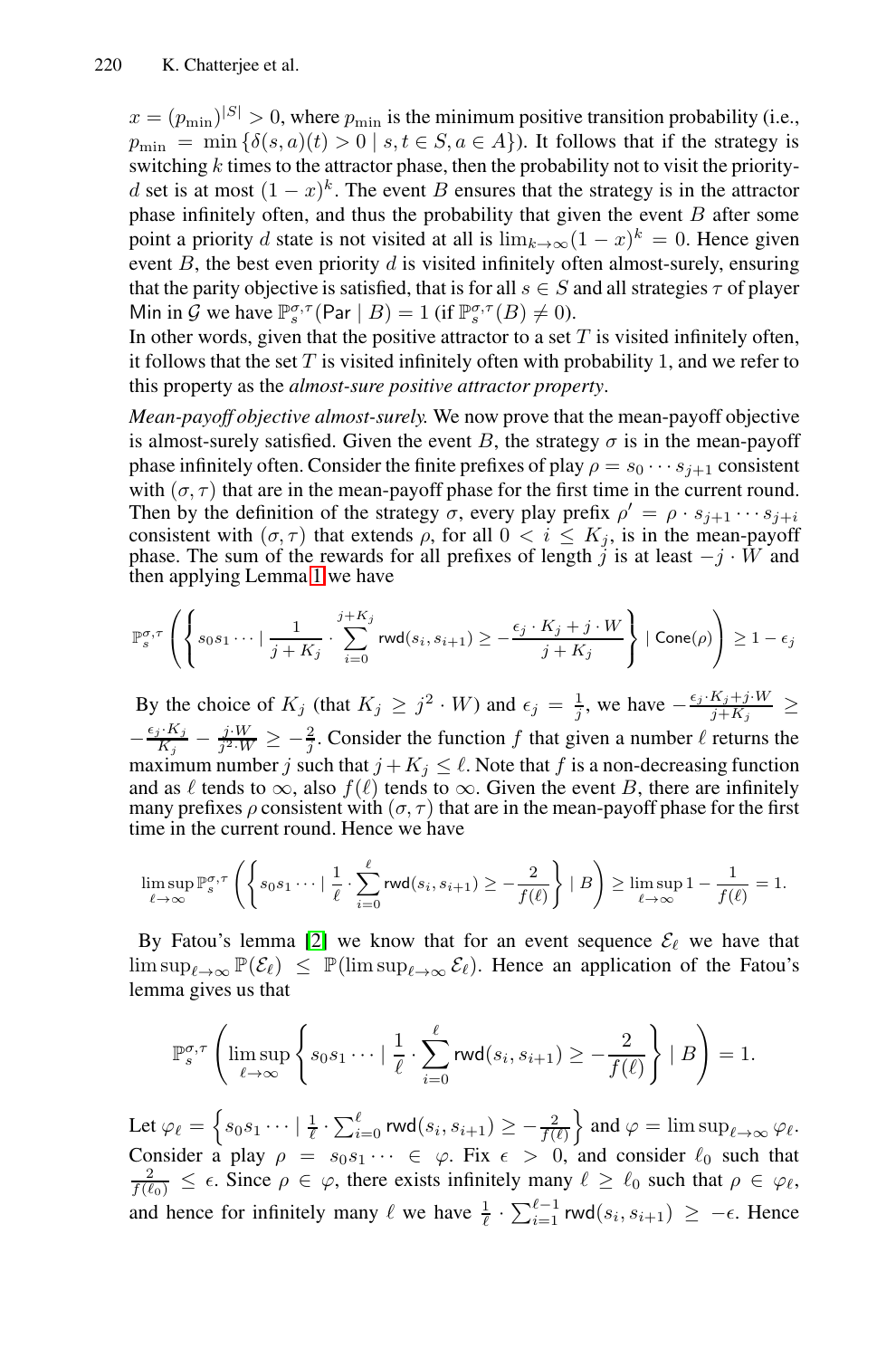$\limsup_{\ell\to\infty}\frac{1}{\ell}\cdot\sum_{i=1}^{\ell-1}$ rwd $(s_i,s_{i+1})\geq -\epsilon$ . Since this holds for all  $\epsilon>0$ , it follows that  $\limsup_{\ell \to \infty} \frac{1}{\ell} \cdot \sum_{i=1}^{\ell-1} \text{rwd}(s_i, s_{i+1}) \geq 0$ . In other words, we have  $\varphi \subseteq$  Mean and hence for all  $s \in S$  and all strategies  $\tau$  of player Min in  $\mathcal G$  we have  $\mathbb{P}_{s}^{\sigma,\tau}(\mathsf{Mean} \mid B) = 1 \text{ (if } \mathbb{P}_{s}^{\sigma,\tau}(B) \neq 0).$ 

<span id="page-11-0"></span>Thus given either event A or B, the mean-payoff parity objective is satisfied almostsurely. Note that if one of the event has probability 0, then the other has probability 1. It follows that the mean-payoff parity objective is satisfied almost-surely. This concludes one direction of the proof that if the conditions of the lemma are satisfied, then almostsure winning for Mean ∩ Par is ensured with probability 1.

We now prove the converse. Consider a game  $G$  such that all states in its state space S are almost-sure winning for the objective Mean  $\cap$  Par for player Max. First, observe that since Mean∩Par ⊂ Mean, almost-sure winning for Mean∩Par implies almostsure winning for Mean. This implies the first condition. Second, observe that  $Y$  is a trap for player Max. If player Max does not have an almost-sure winning strategy for a non-empty set  $Z \subseteq Y$  in the subgame  $\mathcal{G}[Y]$ , then player Max does not have an almostsure winning strategy from Z in  $\mathcal G$ , which contradicts that all states in  $\mathcal G$  are almost-sure winning. This proves the second condition of the lemma and completes the proof. winning. This proves the second condition of the lemma and completes the proof.

**Lemma 3.** *Let* <sup>G</sup> *be a stochastic mean-payoff parity game with state space* <sup>S</sup>*, and such that the largest priority* <sup>d</sup> *in* <sup>G</sup> *is odd. All states in* <sup>G</sup> *are almost-sure winning for the objective* Mean∩Par *if and only if there exists a partition*  $\{Z_i\}_{1 \le i \le k}$  *of* S and non*empty sets*  $R_i$ ,  $U_i$  *for*  $i = 1, ..., k$ *, and*  $U_{k+1}$  *such that*  $U_1 = S$  *and for all*  $1 \leq i \leq$  $k: (1)$   $R_i$  ⊆  $U_i \setminus U_i$  *(d) is a trap for* Min *in*  $G[U_i]$ *, and all states in*  $R_i$  *are almostsure winning for the objective* Mean∩Par *in*  $\mathcal{G}[U_i]$ ; (2)  $Z_i =$  Attr<sub>Max</sub>( $R_i$ ,  $\mathcal{G}[U_i]$ ); and *(3)*  $U_{i+1} = U_i \setminus Z_i$ .

Lemma 3 presents a characterization of the certificate for almost-sure winning when the largest priority is odd. The key correctness argument uses the almost-sure positive attractor property to show that the event that from some point on only states in  $R_i$  are visited for some  $i$  has probability 1. From the above fact and the almost-sure winning strategies in  $R_i$  we obtain an almost-sure winning strategy in  $\mathcal{G}$ .

We remark that it follows from our proofs that the infinite-memory required by the strategies can be captured in terms of counter-based strategies that keep track of the number of steps that certain positi[on](#page-8-1)al strategies [nee](#page-11-0)d to be played.

### **4 Algorithm**

In this section we present an algorithm for the almost-sure winning problem. Let  $\mathcal G$  be a stochastic mean-payoff parity game with largest priority  $d$ . Our algorithm computes the set R of almost-sure winning states for Max, by iterations that, from the state space S of G remove positive winning states of player Min. When a fixpoint is obtained, we show that it satisfies the characterization of Lemma 2 and Lemma 3, hence it is the almost-sure winning set. Starting with  $R = S$ , the algorithm considers two cases:

(a) If d is even: First, compute the almost-sure wining region  $U$  for the Mean objective in  $\mathcal{G}[R]$ . Compute the positive attractor X for player Max to the set of states with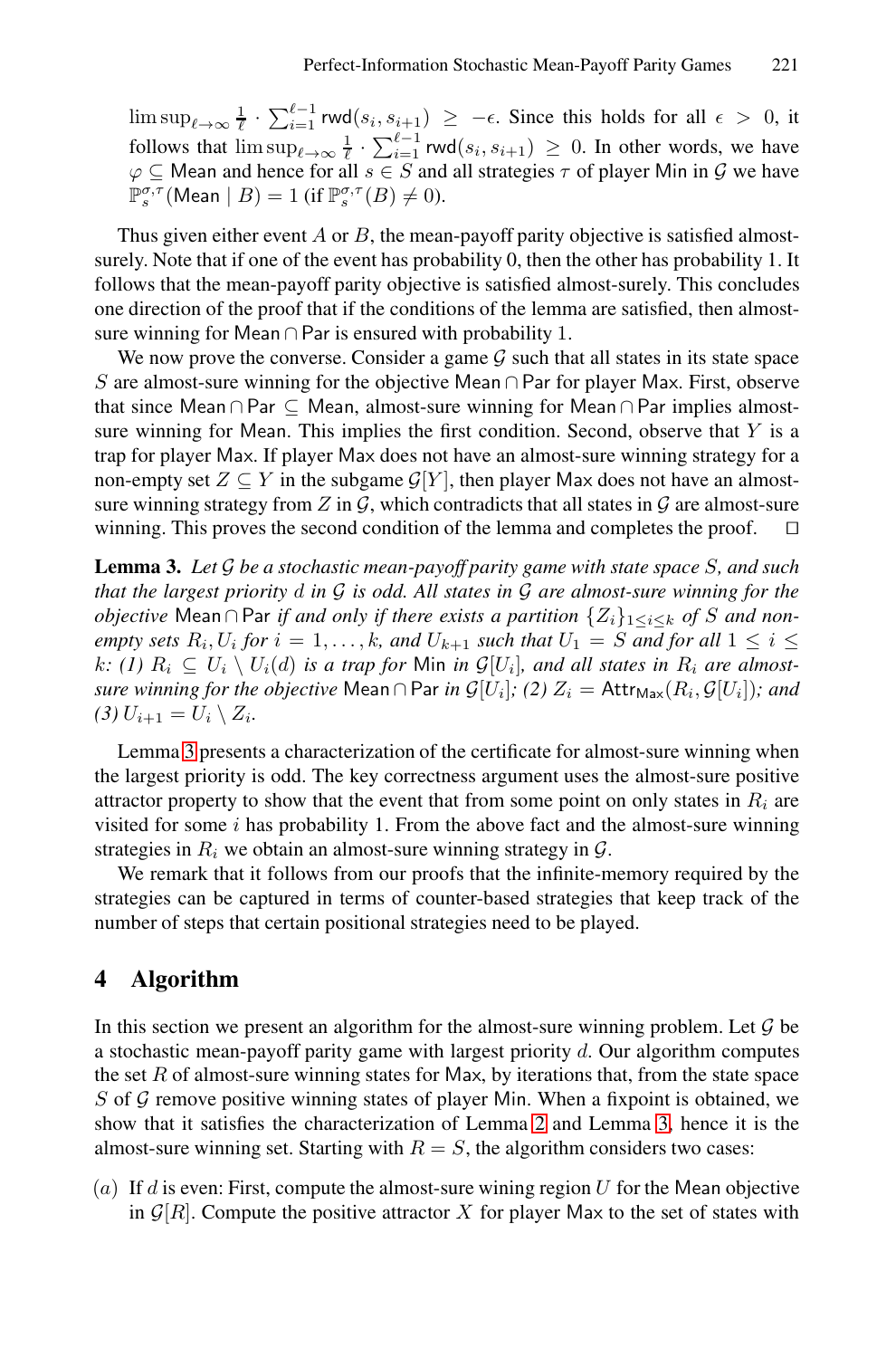priority  $d$  in  $U$ , and let  $Y$  be the complement. Recursively compute the almost-sure winning region  $R'$  in  $\mathcal{G}[Y]$  for the mean-payoff parity objective, and iterate (until  $R' = Y$ ) in the subgame induced by the complement  $U \setminus Z$  of the player-Min positive attractor  $Z = \text{Attr}_{\text{Min}}(Y \setminus R', \mathcal{G}[U])$  (i.e., removing some positive winning states for player Min).

(b) If d is odd: In each iteration of the main loop, the algorithm computes a set of positive winning states for player Min as the positive attractor (for Min) to the set  $U$ computed in the inner loop. The inner loop computes in  $R'$  the almost-sure winning states of player Max in the subgame induced by the complement  $Y$  of player-Min positive [att](#page-11-0)ractor to priority  $d$ , using a recursive call. The positive attractor for Max to R' is removed, and the next iteration starts (if  $R' \neq \emptyset$ ) with a strictly smaller state space U. T[he m](#page-15-5)ain loop terminates when there is nothing to remove  $(U = \emptyset)$ .

*Correctness and termination.* The correctness and termination of our algorithm (which we refer to as AlgStMPP, algorithm for stochastic mean-payoff parity games) is established using an argument by induction on the depth of the recursive calls, which are always invoked with games that have at least one less priority than the current game, and using Lemma 2 and Lemma 3.

The complexity of AlgStMPP is exponential in the number of priorities in the game, like the basic algorithm for parity games [28]. The key differences to the basic algorithm for parity games are as follows: (i) in our algorithm there is an extra nested loop when the maximum priority is odd; and (ii) in addition to the basic attractor computation for parity games we also need to compute the almost-sure winning set for stochastic mean-payoff games.

**Theorem 1.** *Given a stochastic mean-payoff parity game* <sup>G</sup> *with* <sup>n</sup> *states, probabilistic transition function*  $\delta$ *, priorities in*  $\{0, 1, \ldots, d - 1\}$ *, and largest absolute reward* W, AlgStMPP *computes the almost-sure winning region of G in time*  $O(d \cdot n^{2d} \cdot$ MeanGame(n, <sup>|</sup>δ|, W)) *where* MeanGame(n, <sup>|</sup>δ|, W) *is the time complexity of solving the almost-sure winning problem for stochastic games with only a mean-payoff objective.*

Note that  $\textsf{MeanGame}(n, |\delta|, W) \in |A|^n \cdot Poly(n, |\delta|, W)$  by simply enumerating over all positional strategies and then solving in polynomial time the MDP obtained by fixing the positional strategy.

### **5 Computational Complexity**

In this section we establish the NP∩coNP complexity bound for the almost-sure winning problem.

**The** NP **Membership.** Although infinite-memory strategies are necessary for player Max to win mean-payoff parity games almost surely [14], we show that the almost-sure winning problem can be solved in NP by guessing a polynomial-size decomposition of the state space along with positional strategies that allow to construct an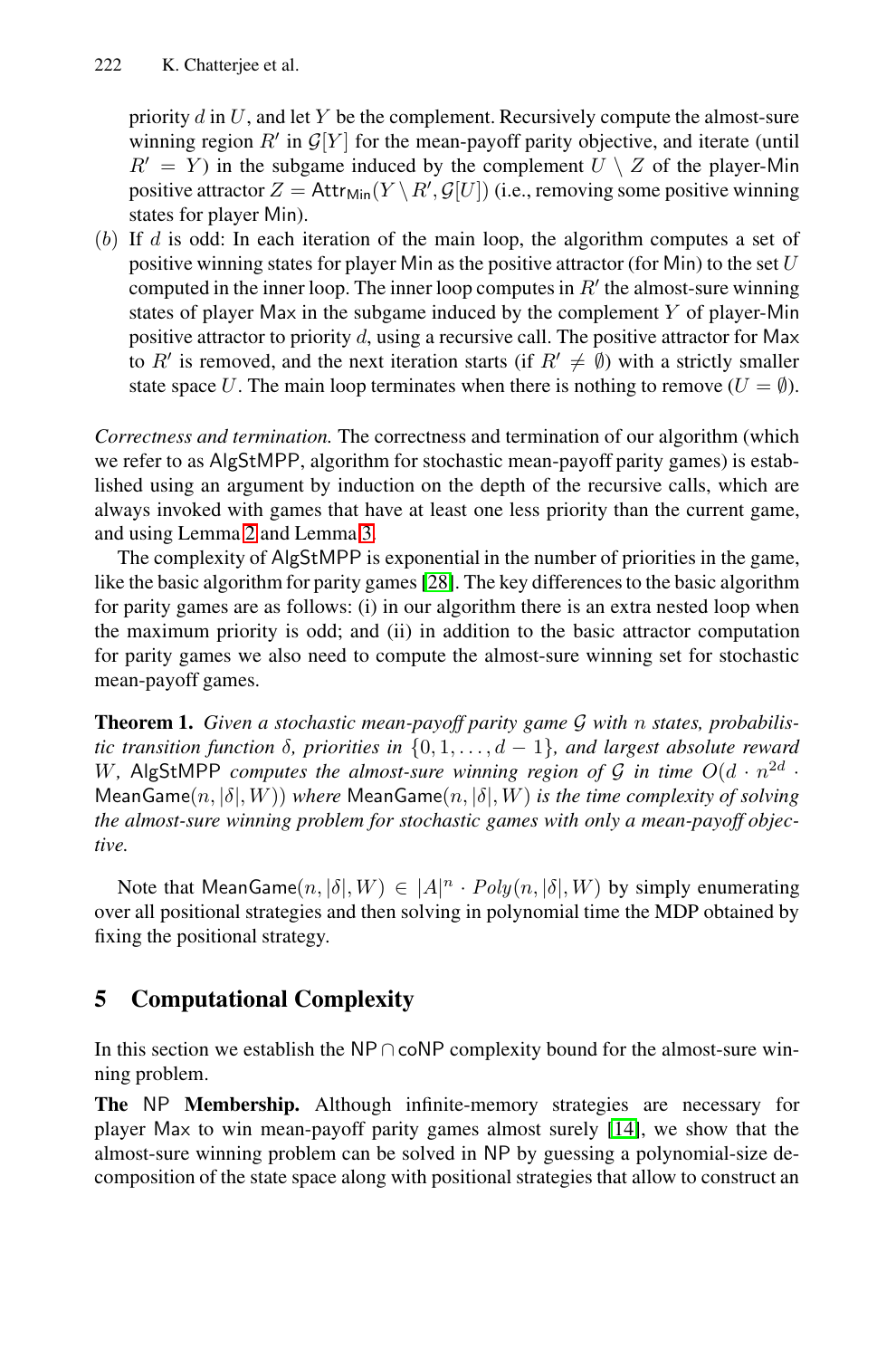<span id="page-13-0"></span>almost-sure winning strategy, possibly with infinite memory. The polynomial certificate is obtained from the characterization of Lemma 2 and Lemma 3; and the verification procedure requires solving MDPs with mean-payoff parity objectives, which can be done in polynomial time [11].

<span id="page-13-1"></span>**Lemma 4.** *The almost-sure winning problem for stochastic mean-payoff parity games is in* NP*.*

**The** coNP **Membership.** We show that positional strategies are sufficient for player Min to win positively in stochastic mean-payoff parity games. Using the fact that AlgStMPP maintains in variable  $R$  an over-ap[pro](#page-5-0)ximation of the almost-sure winning set for player Max, we construct [a p](#page-13-0)ositional strategy for player Min from all states that are removed from  $R$  by the algorithm.

**Lemma 5.** *To win positively in stochastic mean-payoff parity games, positional strategies are sufficient for player* Min*.*

We then show how to use the positional strategy for positive winning to obtain a positional strategy for almost-sure winning for player Min. By Remark 1 it follows that positional optimal strategies exist for player Min. Lemma 4, the existence of positional optimal strategies for pla[yer](#page-13-1) Min, and the fact that MDPs with mean-payoff parity objectives can [be](#page-15-6) solved in polynomial time [\[11](#page-14-13)], gives us [th](#page-14-14)e following result.

**Theore[m 2](#page-14-15).** *The following assertions hold: (1) Positional optimal strategies exist for player* Min *in stochastic mean-payoff parity games (2) The almost-sure winning and the value-strategy problem for stochastic mean-payoff parity games can be decided in* NP ∩coNP*.*

*Remark 2.* The complexity result of Theorem 2 matches the best known complexity for stochastic mean-payoff games [22], stochastic parity games [15] (also see [1] for relationship of stochastic mean-payoff and stochastic parity games), and (non-stochastic) mean-payoff parity games [12].

**Concluding Remarks.** In this work we studied the computational and strategy complexity of the value-strategy problem for  $2\frac{1}{2}$ -player mean-payoff parity games. In addition we presented an algorithm for computing the almost-sure winning states which requires the computation of the almost-sure winning states for  $2\frac{1}{2}$ -player mean-payoff games. Improved algorithmic solutions for the computation of the almost-sure winning states in  $2\frac{1}{2}$ -player mean-payoff games is an interesting question. Our algorithm for almost-sure winning and the general technique mentioned in Remark 1 for  $2\frac{1}{2}$ -player games with tail objectives provide an exponential-time algorithm for the value-strategy problem. Whether more specialized algorithms (such as strategy-iteration algorithms) can be developed for the value-strategy problem in  $2\frac{1}{2}$ -player mean-payoff parity games is another interesting algorithmic question.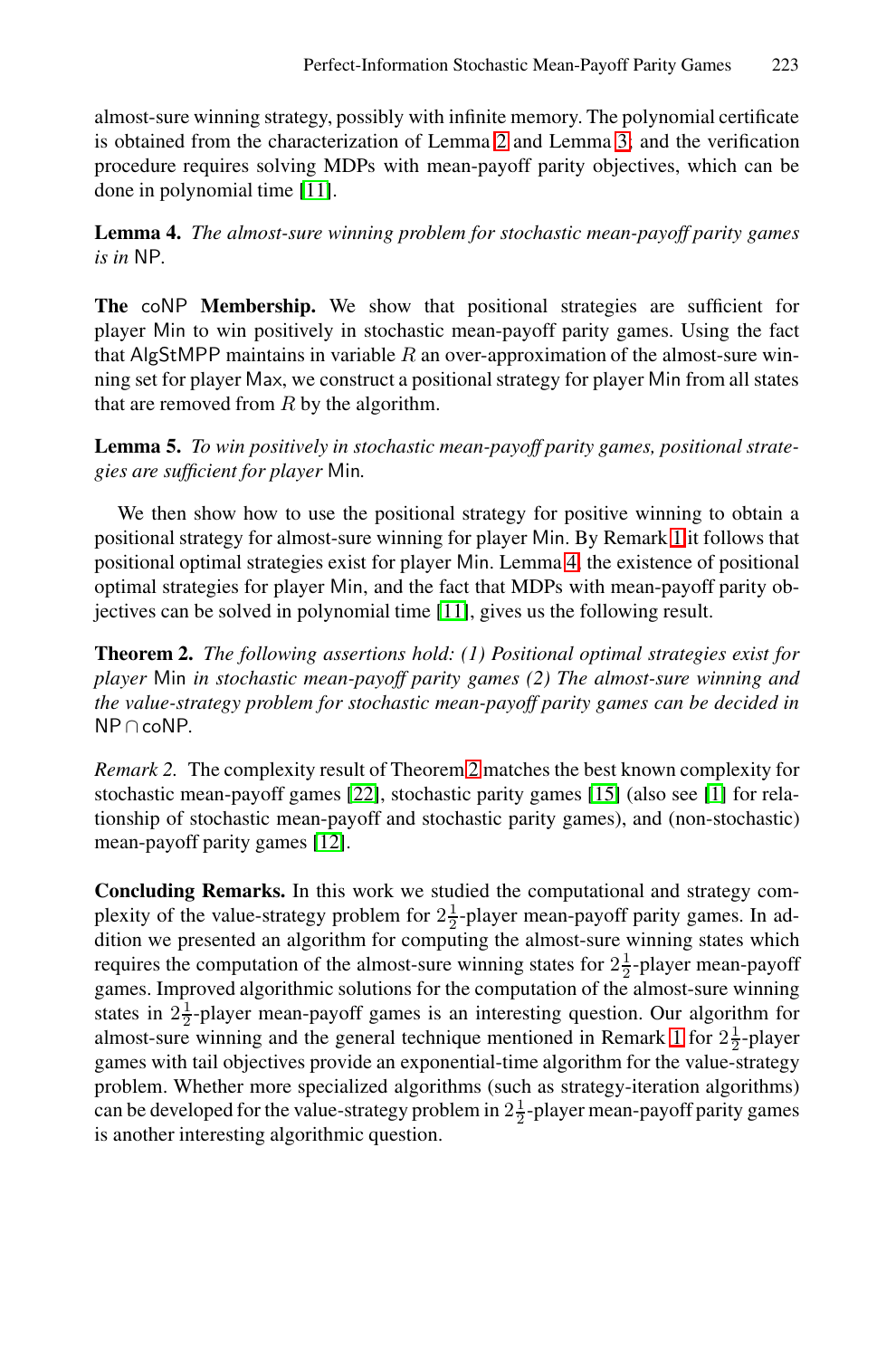## <span id="page-14-14"></span><span id="page-14-10"></span><span id="page-14-4"></span>**References**

- <span id="page-14-8"></span>1. Andersson, D., Miltersen, P.B.: The complexity of solving stochastic games on graphs. In: Dong, Y., Du, D.-Z., Ibarra, O. (eds.) ISAAC 2009. LNCS, vol. 5878, pp. 112–121. Springer, Heidelberg (2009)
- <span id="page-14-3"></span>2. Billingsley, P. (ed.): Probability and Measure. Wiley-Interscience (1995)
- 3. Bloem, R., Chatterjee, K., Henzinger, T.A., Jobstmann, B.: Better quality in synthesis through quantitative objectives. In: Bouajjani, A., Maler, O. (eds.) CAV 2009. LNCS, vol. 5643, pp. 140–156. Springer, Heidelberg (2009)
- <span id="page-14-5"></span>4. Boros, E., Elbassioni, K., Fouz, M., Gurvich, V., Makino, K., Manthey, B.: Stochastic mean payoff games: Smoothed analysis and approximation schemes. In: Aceto, L., Henzinger, M., Sgall, J. (eds.) ICALP 2011, Part I. LNCS, vol. 6755, pp. 147–158. Springer, Heidelberg (2011)
- 5. Bouyer, P., Fahrenberg, U., Larsen, K.G., Markey, N., Srba, J.: Infinite runs in weighted timed automata with energy constraints. In: Cassez, F., Jard, C. (eds.) FORMATS 2008. LNCS, vol. 5215, pp. 33–47. Springer, Heidelberg (2008)
- <span id="page-14-1"></span>6. Bouyer, P., Markey, N., Olschewski, J., Ummels, M.: Measuring permissiveness in parity games: Mean-payoff parity games revisited. In: Bultan, T., Hsiung, P.-A. (eds.) ATVA 2011. LNCS, vol. 6996, pp. 135–149. Springer, Heidelberg (2011)
- <span id="page-14-7"></span>7. Büchi, J.R., Landweber, L.H.: Solving sequential conditions by finite-state strategies. Transactions of the AMS 138, 295–311 (1969)
- <span id="page-14-9"></span>8. Černý, P., Chatterjee, K., Henzinger, T.A., Radhakrishna, A., Singh, R.: Quantitative synthesis for concurrent programs. In: Gopalakrishnan, G., Qadeer, S. (eds.) CAV 2011. LNCS, vol. 6806, pp. 243–259. Springer, Heidelberg (2011)
- <span id="page-14-15"></span><span id="page-14-12"></span>9. Chakrabarti, A., de Alfaro, L., Henzinger, T.A., Stoelinga, M.: Resource interfaces. In: Alur, R., Lee, I. (eds.) EMSOFT 2003. LNCS, vol. 2855, pp. 117–133. Springer, Heidelberg (2003)
- 10. Chatterjee, K., Doyen, L.: Energy parity games. In: Abramsky, S., Gavoille, C., Kirchner, C., Meyer auf der Heide, F., Spirakis, P.G. (eds.) ICALP 2010. LNCS, vol. 6199, pp. 599–610. Springer, Heidelberg (2010)
- <span id="page-14-13"></span><span id="page-14-2"></span>11. Chatterjee, K., Doyen, L.: Energy and mean-payoff parity Markov decision processes. In: Murlak, F., Sankowski, P. (eds.) MFCS 2011. LNCS, vol. 6907, pp. 206–218. Springer, Heidelberg (2011)
- 12. Chatterjee, K., Doyen, L.: Energy parity games. TCS 458(2), 49–60 (2012)
- <span id="page-14-11"></span><span id="page-14-0"></span>13. Chatterjee, K., Henzinger, T.A., Horn, F.: Stochastic games with finitary objectives. In: Královič, R., Niwiński, D. (eds.) MFCS 2009. LNCS, vol. 5734, pp. 34–54. Springer, Heidelberg (2009)
- 14. Chatterjee, K., Henzinger, T.A., Jurdziński, M.: Mean-payoff parity games. In: Proc. of LICS, pp. 178–187. IEEE Computer Society (2005)
- <span id="page-14-6"></span>15. Chatterjee, K., Jurdziński, M., Henzinger, T.A.: Quantitative stochastic parity games. In: Proc. of SODA, pp. 121–130. SIAM (2004)
- 16. Condon, A.: The complexity of stochastic games. Inf. Comput. 96(2), 203–224 (1992)
- 17. Filar, J.A., Vrieze, K.: Competitive Markov Decision Processes. Springer (1997)
- 18. Gimbert, H., Horn, F.: Solving simple stochastic tail games. In: Proc. of SODA, pp. 847–862. SIAM (2010)
- 19. Gimbert, H., Oualhadj, Y., Paul, S.: Computing optimal strategies for Markov decision processes with parity and positive-average conditions. Technical report, LaBRI, Université de Bordeaux II (2011)
- 20. Gurvich, V., Karzanov, A., Khachivan, L.: Cyclic games and an algorithm to find minimax cycle means in directed graphs. USSR Computational Mathematics and Mathematical Physics 28(5), 85–91 (1988)